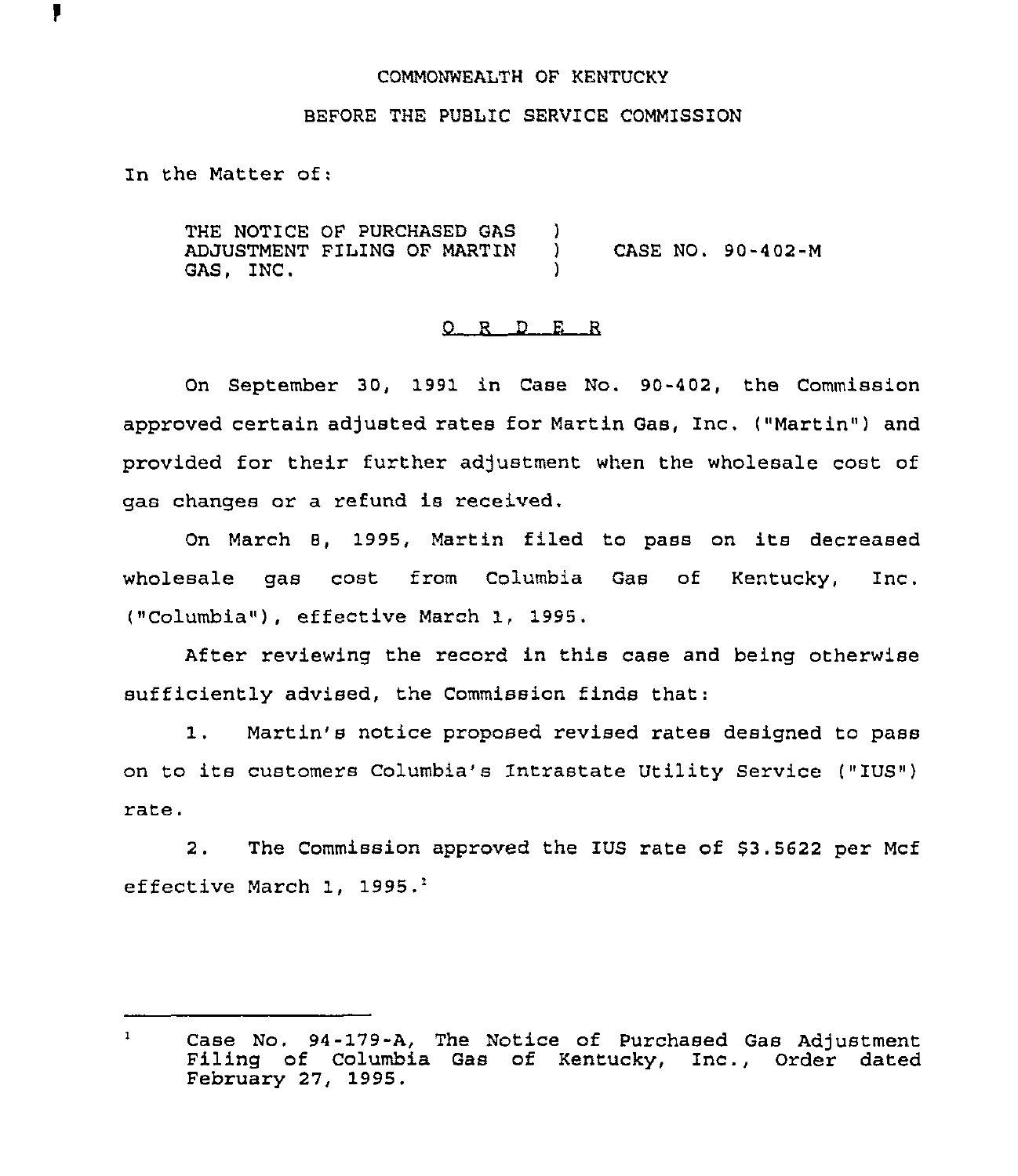3. The rate adjustment in the Appendix to this Order is fair, just, and reasonable, in the public interest, and should be approved effective March 1, 1995.

IT IS THEREFORE ORDERED that:

The rates in the Appendix to this Order aro fair, Just,  $1.$ and reasonable and are approved effective for gas supplied on and after March 1, 1995.

2. Within 30 days of the date of this Order, Martin shall file with this Commission its revised tariffs setting out the rates authorized herein.

Done at Frankfort, Kentucky, this 6th day of April, 1995.

PUBLIC SERVICE COMMISSION

 $\frac{1}{\sqrt{2\pi}}\int d^4x dx$ Chairman

 $Comm<sub>1</sub>$ 

ATTEST

ł

Executive Director